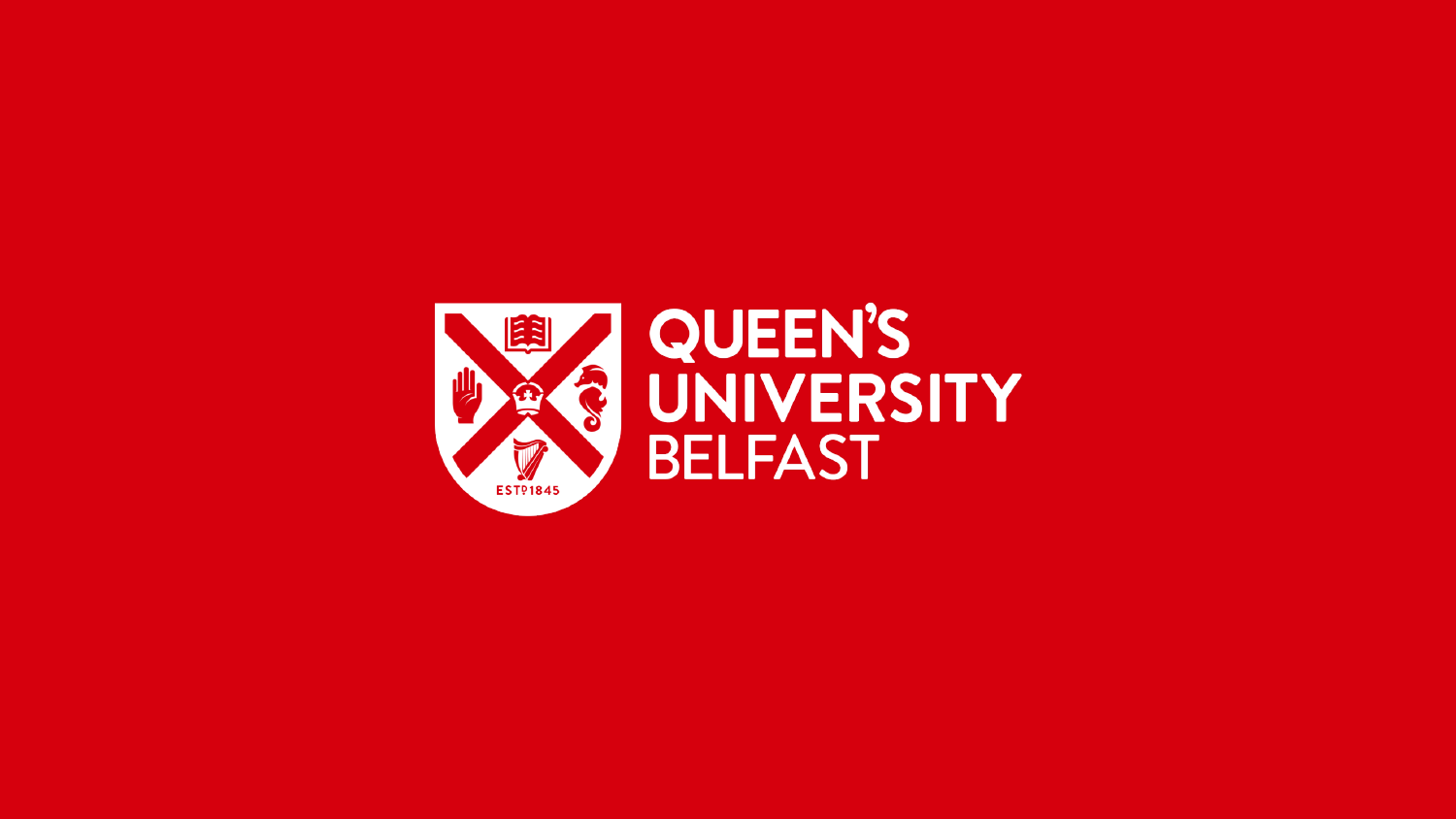

# **FEOPLE FIRST**

**EMPOWERING EXCELLENCE… BUILDING COMMITMENT**



THE PEOPLE AND **CULTURE STRATEGY** 2018-2021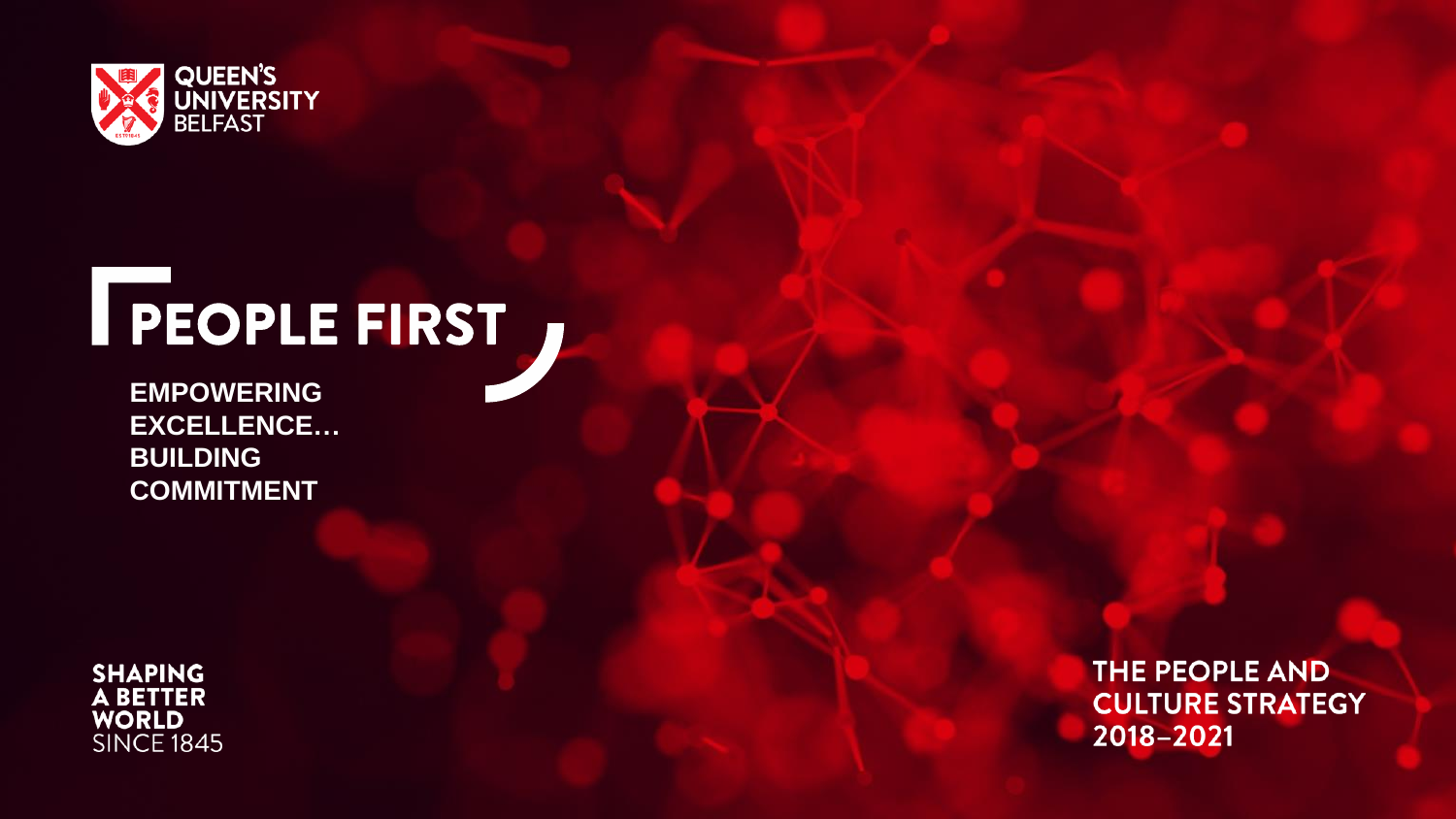### **DRIVERS**

| <b>Driver</b>                        | Area for action / improvement                                                                                                                                                |
|--------------------------------------|------------------------------------------------------------------------------------------------------------------------------------------------------------------------------|
| <b>Employee Voice / Staff Survey</b> | Visibility and impact of Senior Leadership                                                                                                                                   |
|                                      | <b>Reward and recognition</b>                                                                                                                                                |
|                                      | Enhance <b>career development</b> and progression opportunities                                                                                                              |
| Corporate Plan                       | Attract, retain and develop the best global <b>talent</b>                                                                                                                    |
|                                      | Embed a <b>positive culture</b> through our core values making Queen's an innovative,<br>welcoming and inclusive place to work and study                                     |
| Internal consultation/feedback       | Focus more on <b>talent</b> development, <b>culture</b> and <b>employee voice</b>                                                                                            |
|                                      | Investment in leaders at all levels so that they understand their <b>leadership</b><br>responsibility and that they are supported in delivering against this                 |
| External environment                 | <b>Impact of Brexit</b>                                                                                                                                                      |
|                                      | <b>Talent</b> acquisition challenges                                                                                                                                         |
|                                      | Changing staff <b>expectations of work</b> including <b>modern working practices</b> , use of<br>technology, reward and recognition, development and career progression etc. |
|                                      | Teaching and Research Excellence Frameworks, National Student Survey, World<br>University Rankings etc.                                                                      |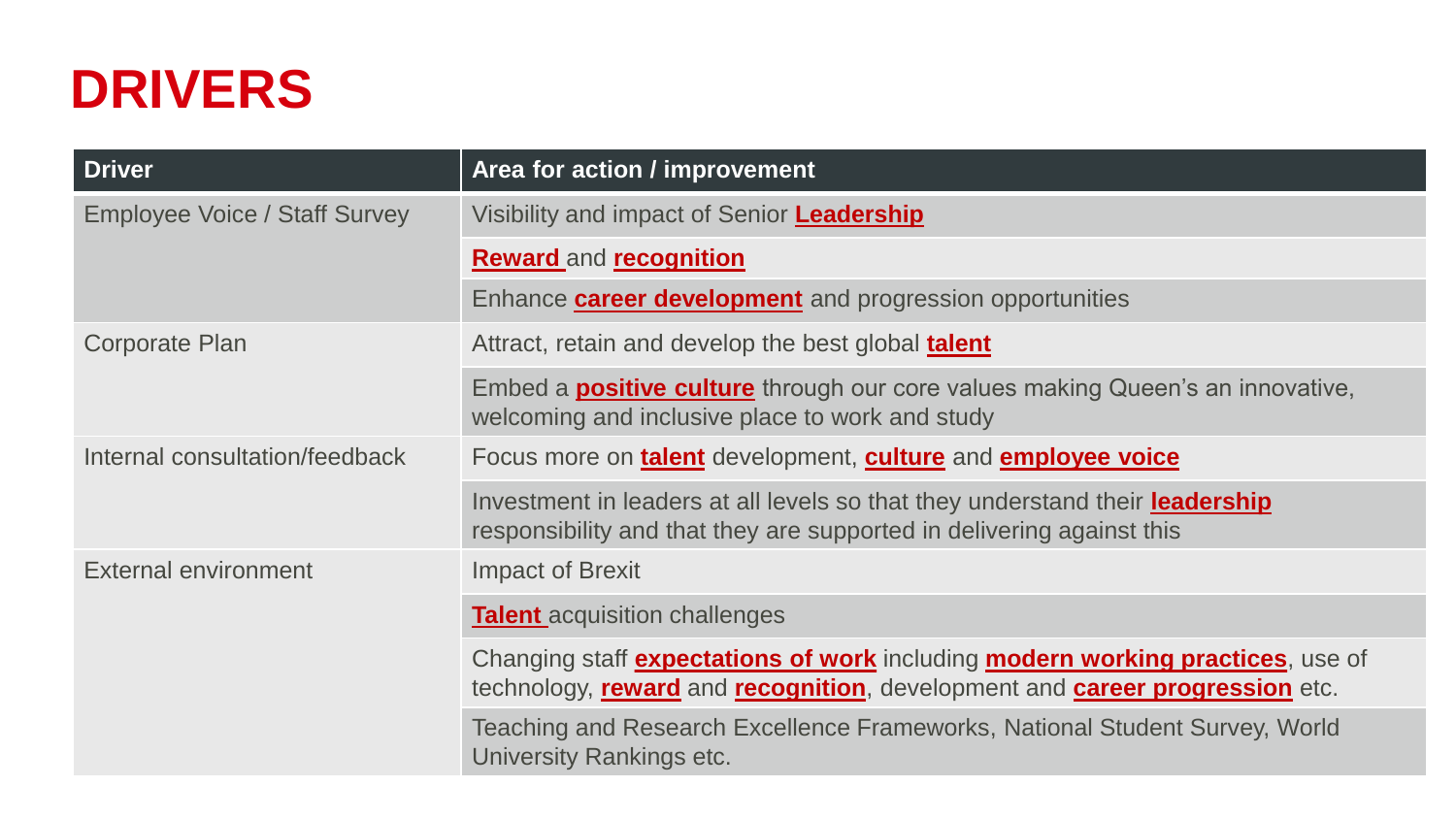

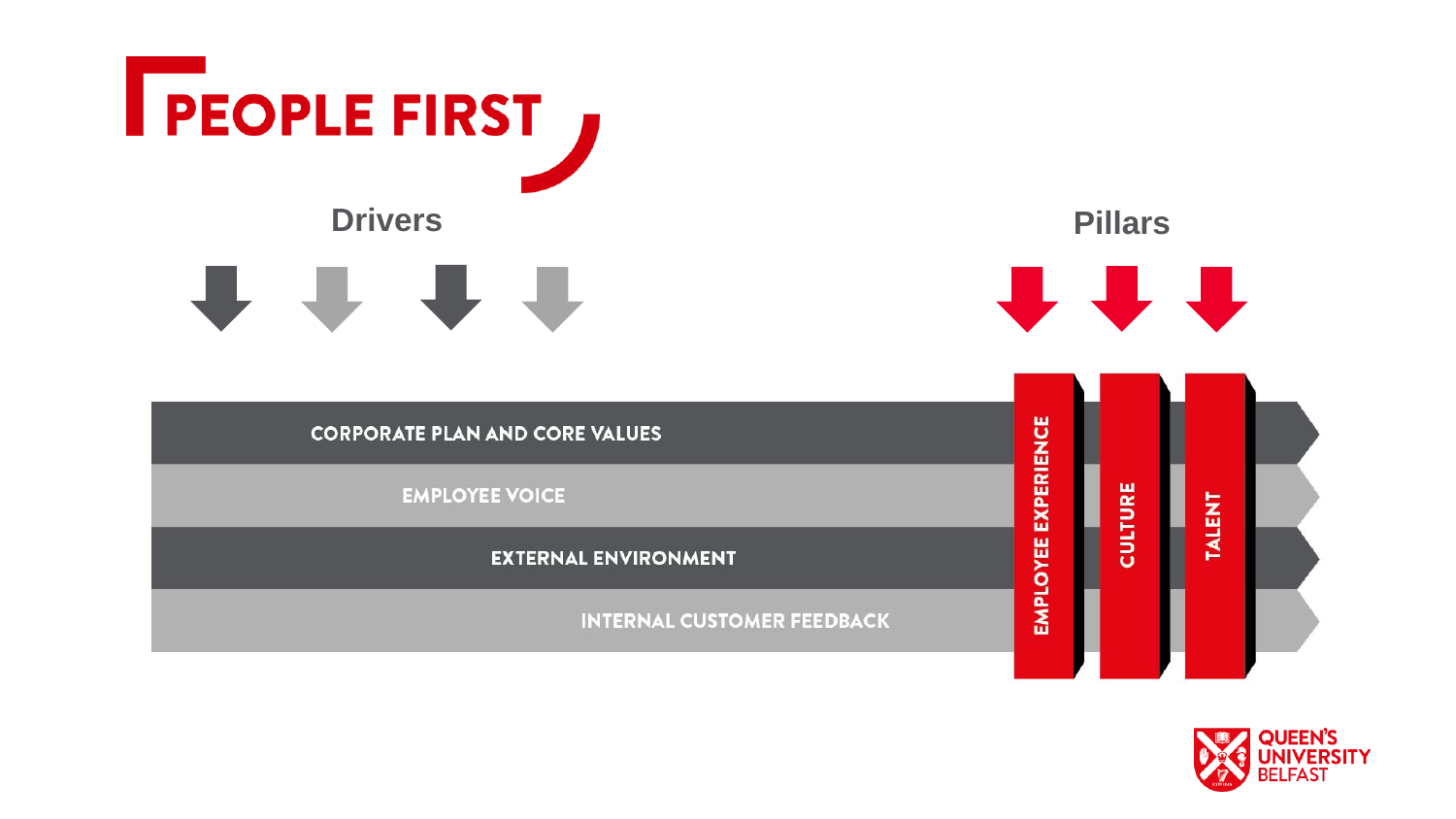# **PEOPLE FIRST**

**EMPOWERING EXCELLENCE … BUILDING COMMITMENT**

**The pillars are connected: providing an attractive experience for our people, and developing them to their full potential, in a culture which they enjoy, will allow us to be seen as an attractive destination for world -class talent, especially academics.**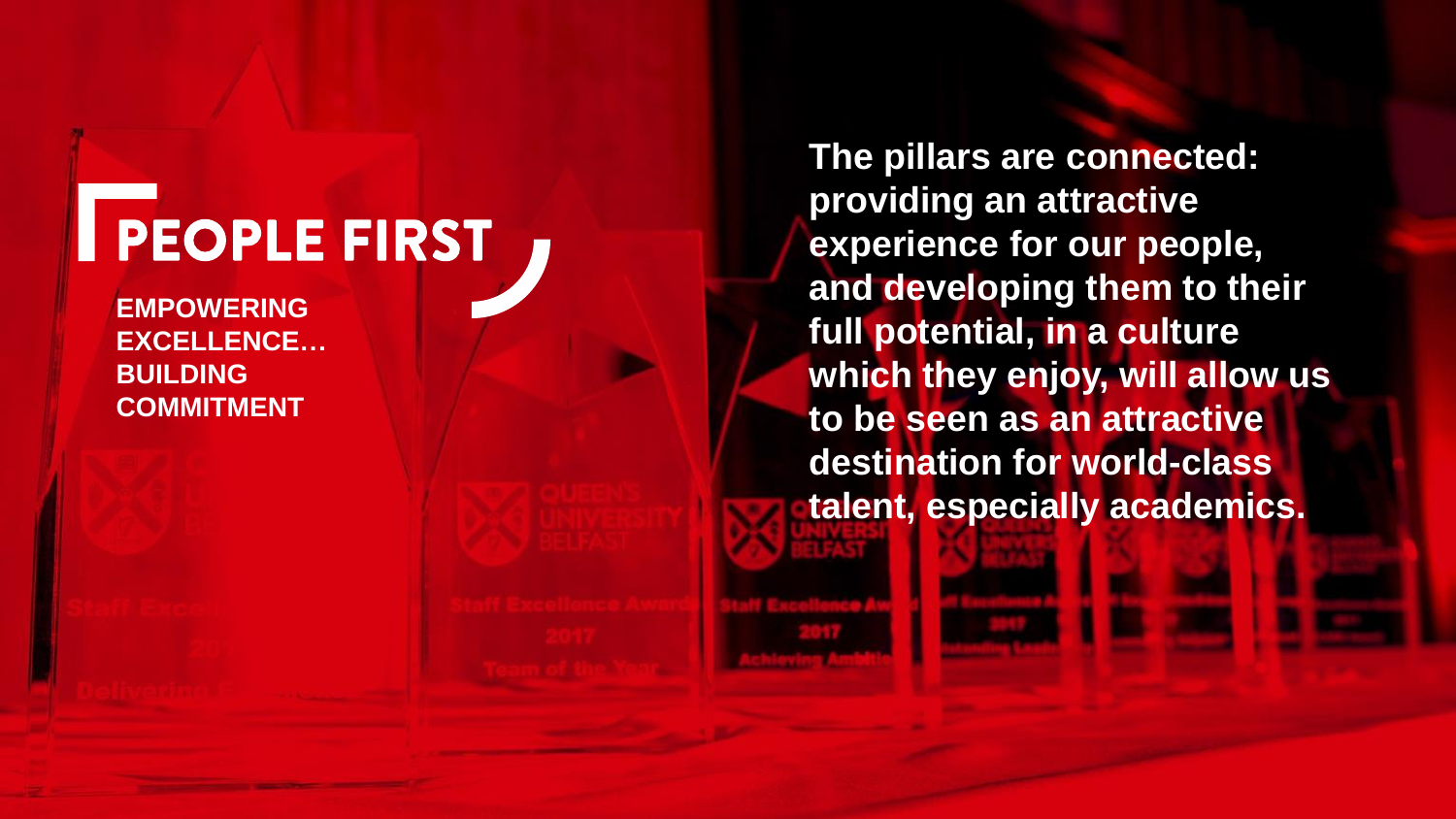## **1. EMPLOYEE EXPERIENCE**



How we experience touchpoints such as: development and performance management, progression, reward and recognition, and our ability to contribute to decision making in relation to these areas, frames our Employee Experience.

Through the Staff Forum and future Staff/Pulse Surveys, we will enhance the Employee Experience, by co-creating solutions which work for everyone.

Developing our Employee Experience will help us retain the skilled people who already work here and to attract new talent. Improving the experience that employees have at work will also impact the student experience.

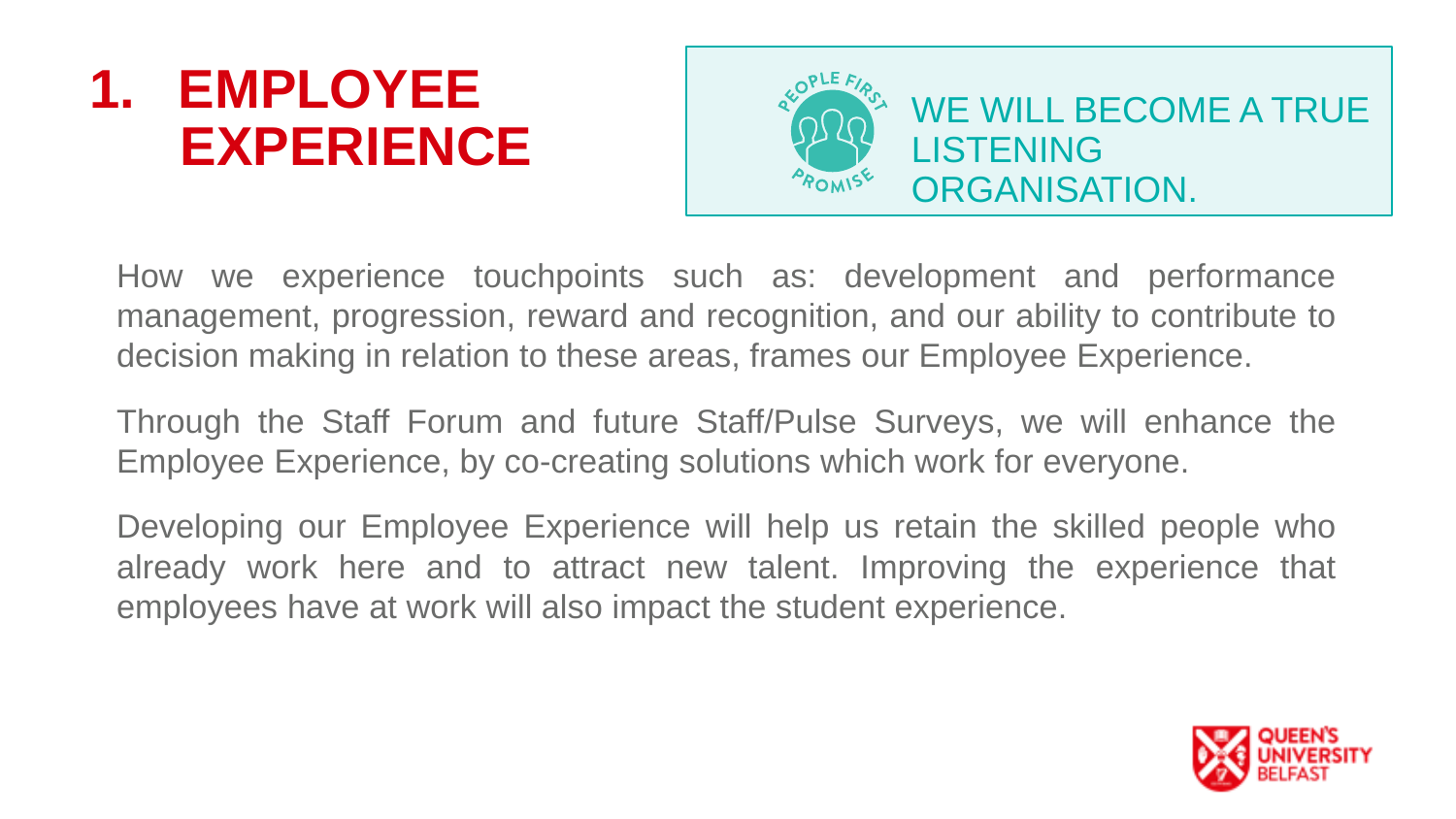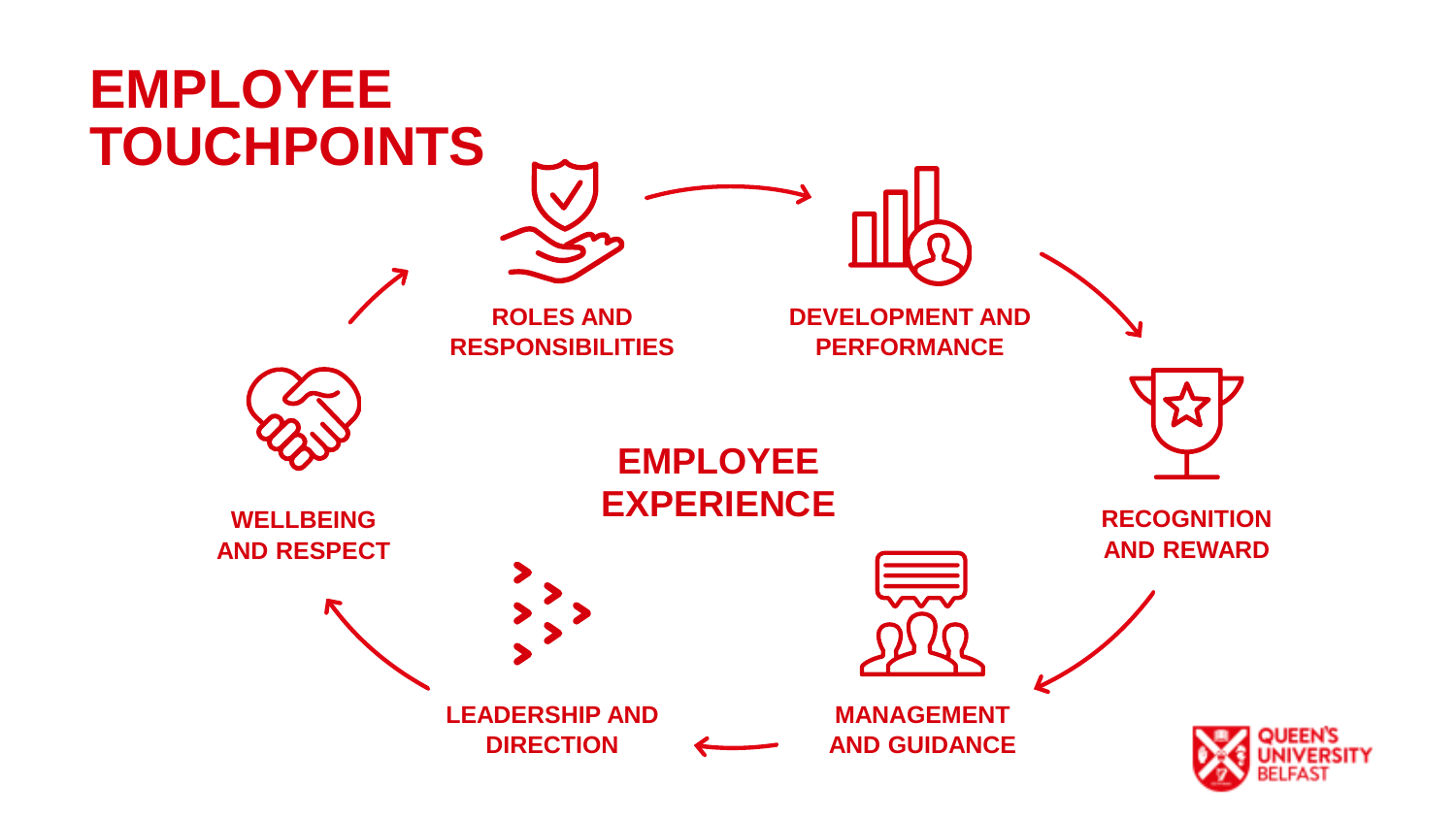## **STAFF FORUM**

#### APPLY TO BE A STAFF FORUM MEMBER

Those staff who wish to join the Forum and represent their area are required to submit a short application by 20 April 2018.

Members will be selected on the basis of the information provided in their application and the requirement to have fair representation from different areas/units across the University, as well as gender, grade, category, etc. The Diversity and Inclusion Unit will select members and review the composition of the Forum to ensure that it is balanced with fair representation of all staff.

#### Staff Forum Application Form >



The first touchpoint that the Forum will consider is Appraisal. In the Staff Survey you told us that you want a Scheme which better reflects a holistic approach to performance and development.

#### **Get involved go.qub.ac.uk/StaffForum**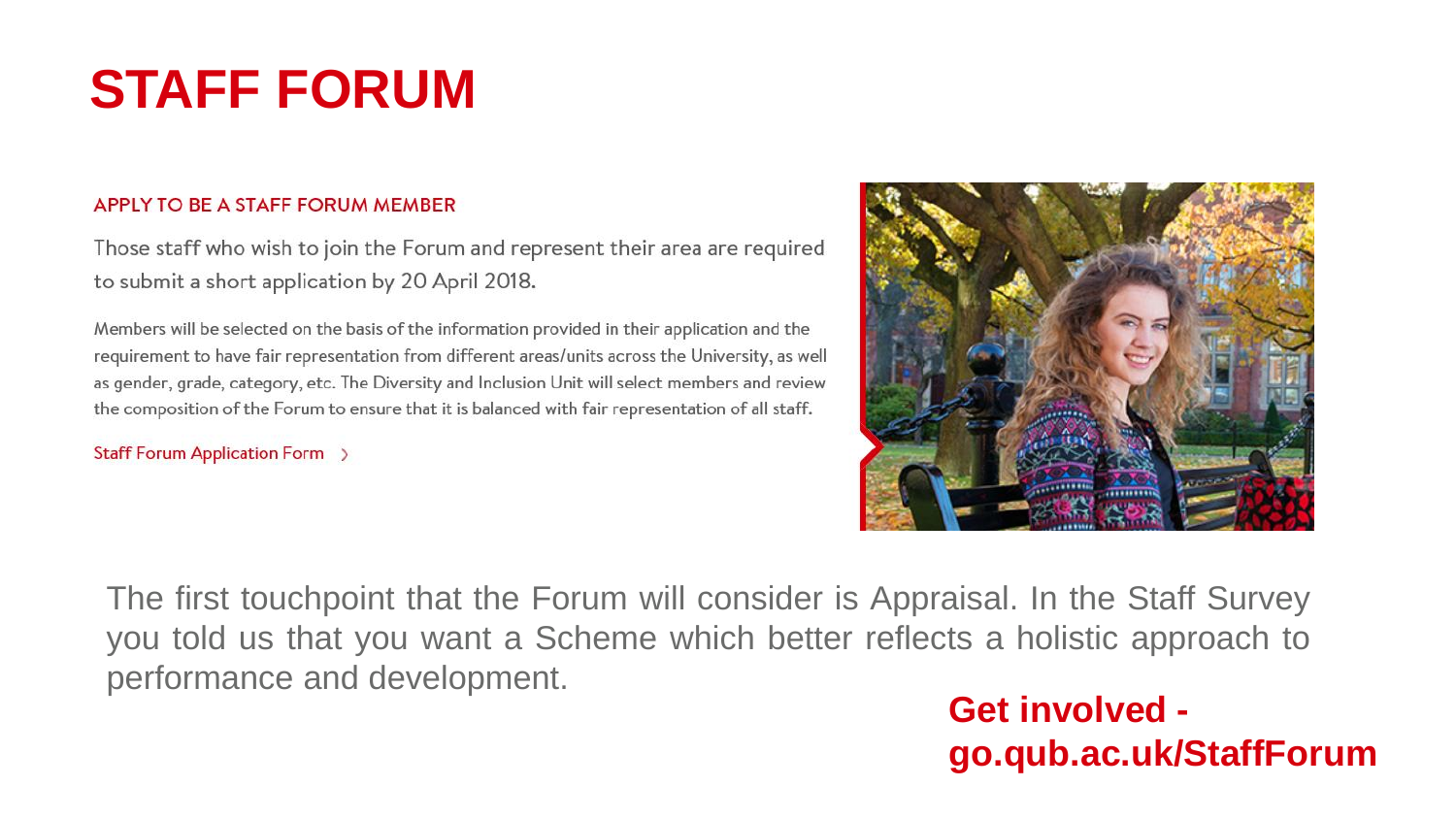### **TIERED RECOGNITION SCHEME**

A new Scheme is being designed which will enable a tiered approach to reward, underpinned by ICARE.

This will allow managers to make real-time small awards, for example in the form a voucher, along with more substantial awards for outstanding performance.

This will replace the Discretionary Award Schemes.

Note: This scheme is in design stage and is subject to relevant consultation

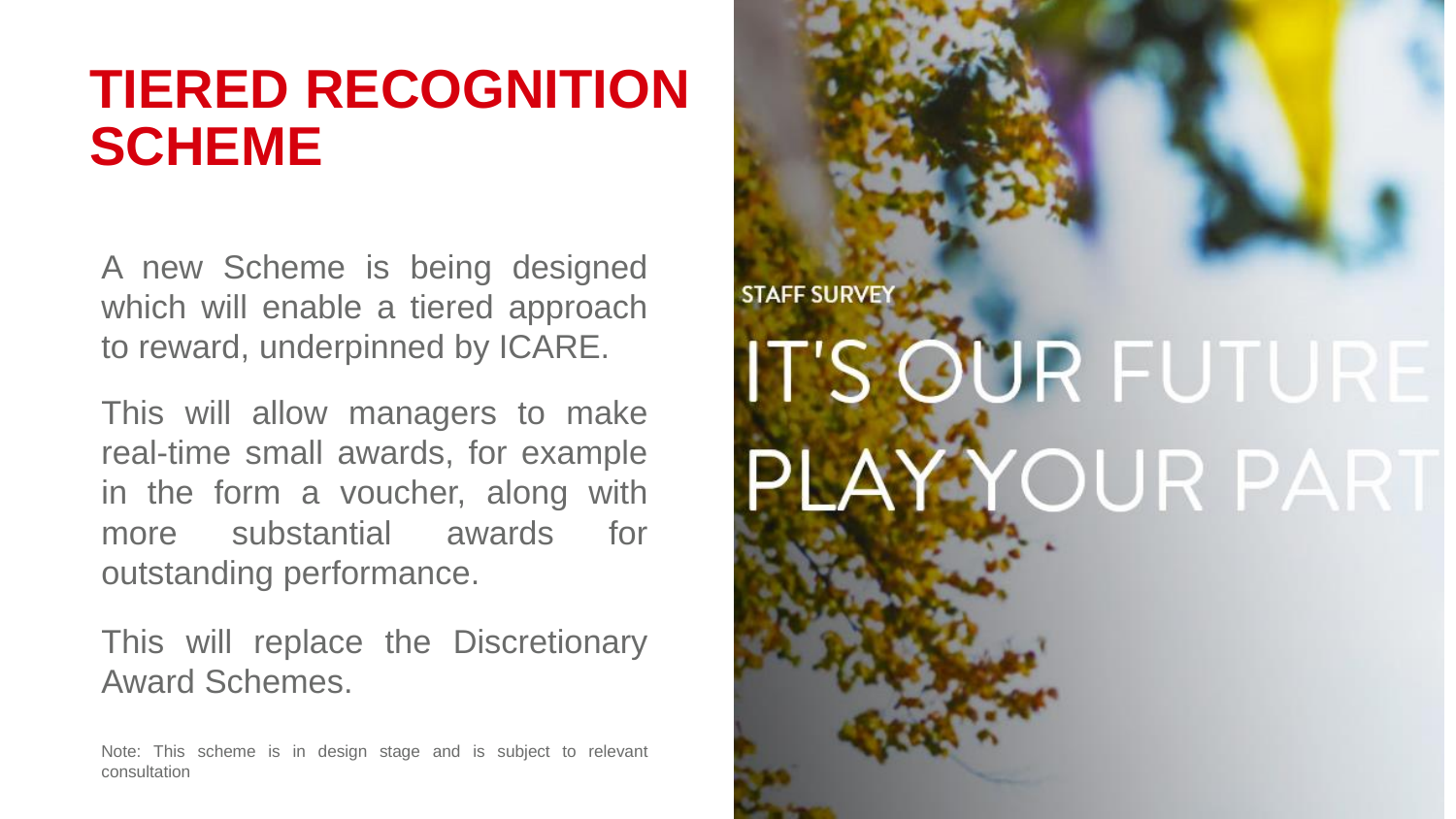

Our culture is the "way we do things round here" and is informed by our Values – ICARE.

Embedding ICARE in the Employee Experience will encourage everyone to role model the desired behaviours defined in ICARE.

We will develop a CONNECTED leaders programme, underpinned by ICARE, to build our leadership capability and impact, and help shape our culture.

We will create a culture that supports our strategy.

#### **Our Core Values**

- $\sqrt{}$  Integrity
- $\sqrt{\ }$  Connected
- $\vee$  Ambition
- $\vee$  Respect
- $\sqrt{\frac{F}{k}}$  Excellence

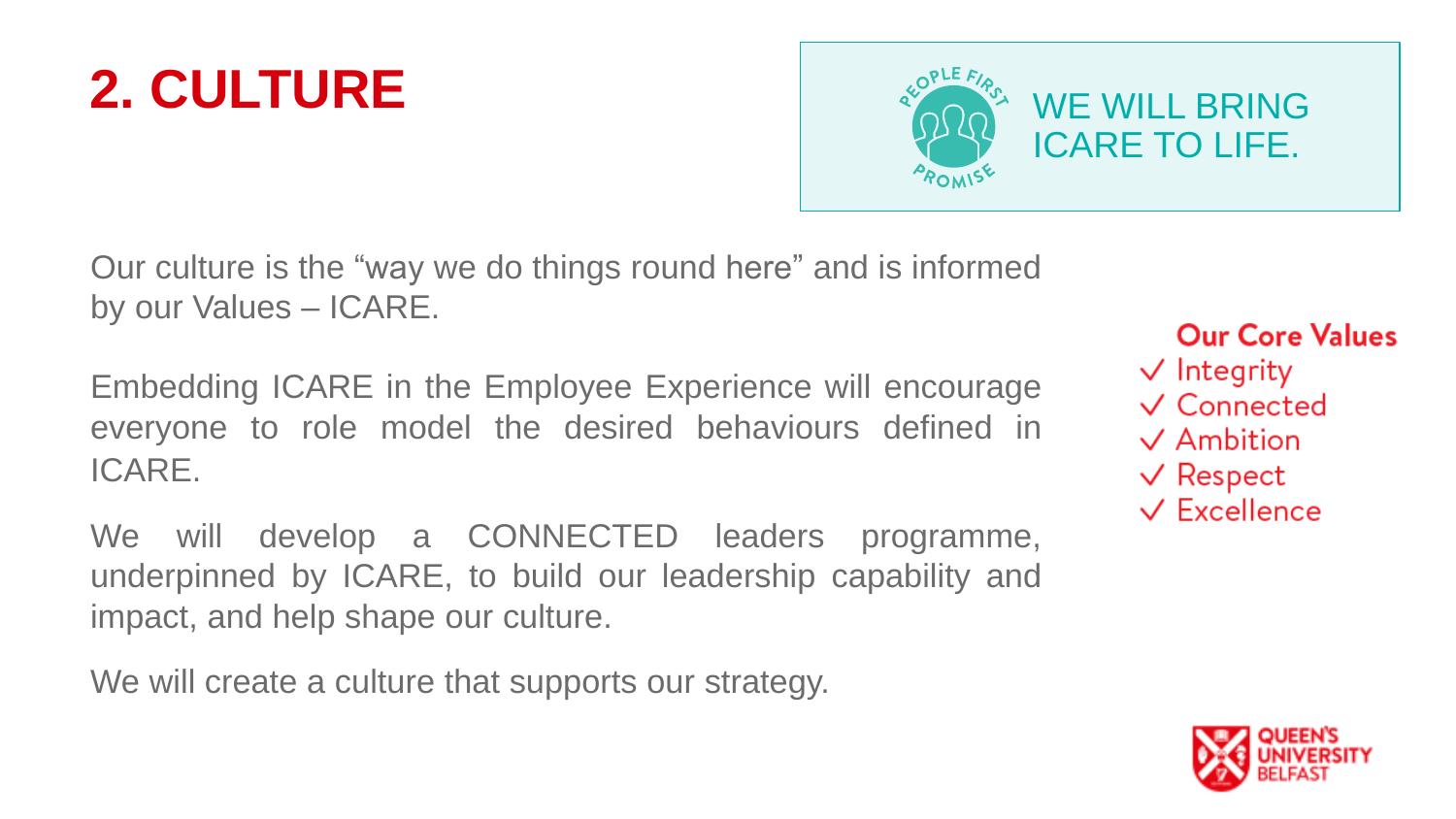

As a listening organisation we are cocreating this solution with our leaders.

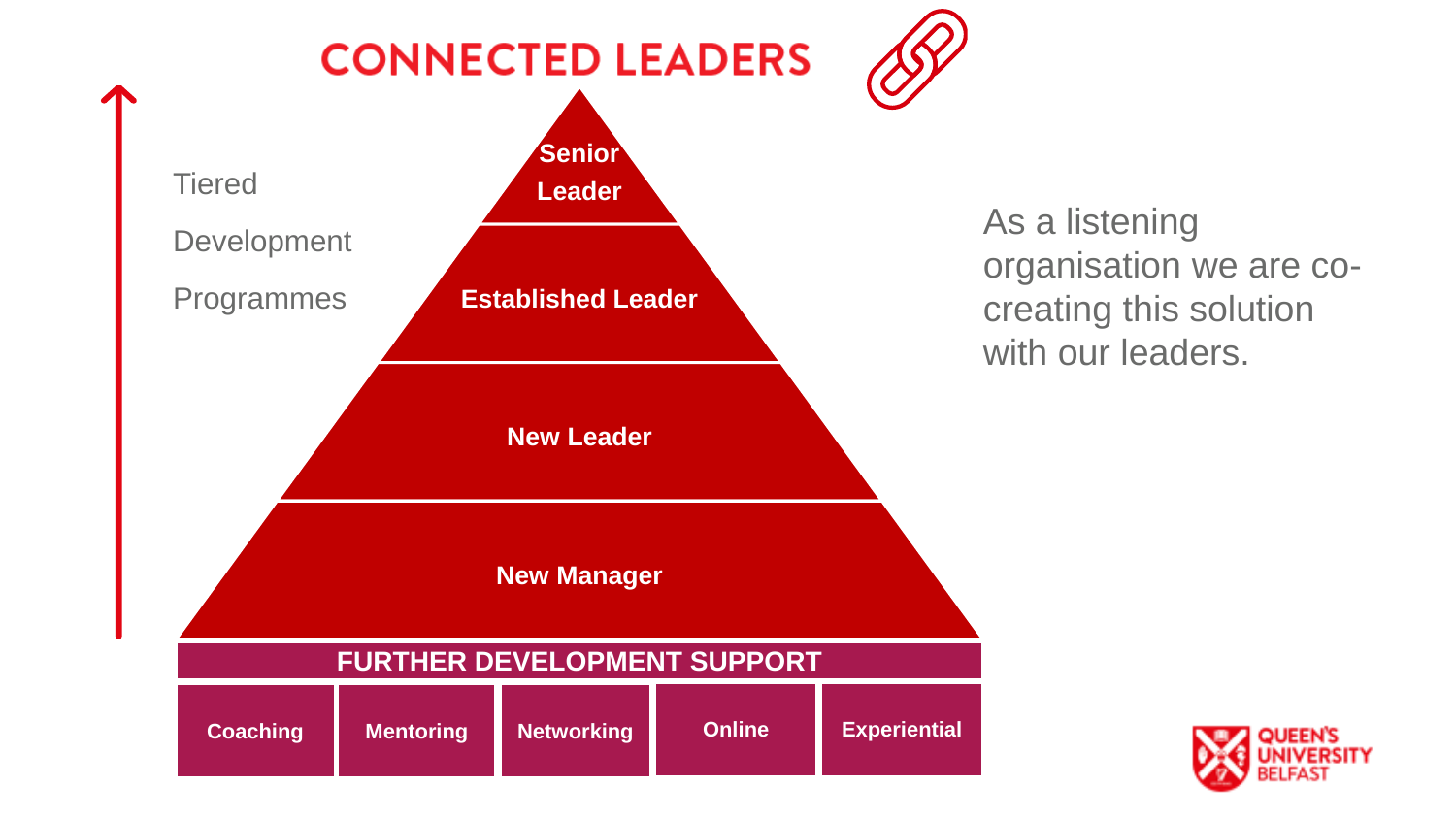

"People are our greatest asset"- world-class research and education and the student experience are delivered through our people. To attract, retain and develop the best global talent, we will:

Provide opportunities for all staff to build their capability through strong learning and development provision - shifting from a menu of training courses to selfservice where staff can access their own learning when and where they needed it.

Offer differentiated support for key groups such as females, e.g. dedicated courses, early career academics, e.g. coaching and mentoring, and leaders through the Connected Leaders Programme.

Develop attractive career pathways - starting with academics.

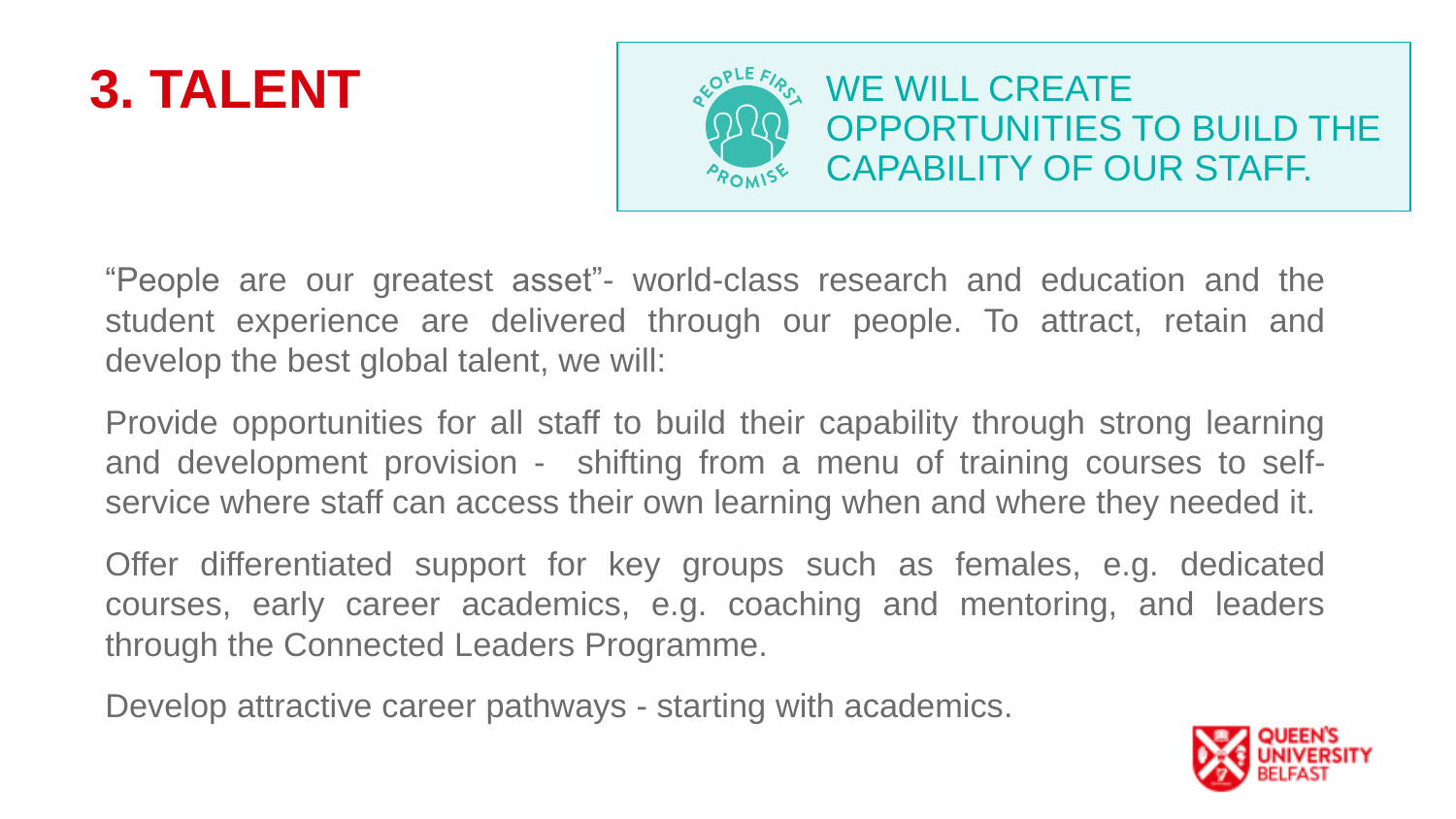### **CLERICAL PROGRESSION AND DEVELOPMENT**

We will make it easier for clerical staff with the relevant skills and experience to progress by reviewing the route to progression - boarding process.

We are reviewing our approach to Appraisal (development and performance).

We are increasing the amount of development content for clerical (and all) staff through new technology – there will be more online development which can be accessed at any time from any location and in bitesize chunks. This will complement the existing clerical courses which will also be reviewed.

We are also removing grade restrictions for Professional Development courses.

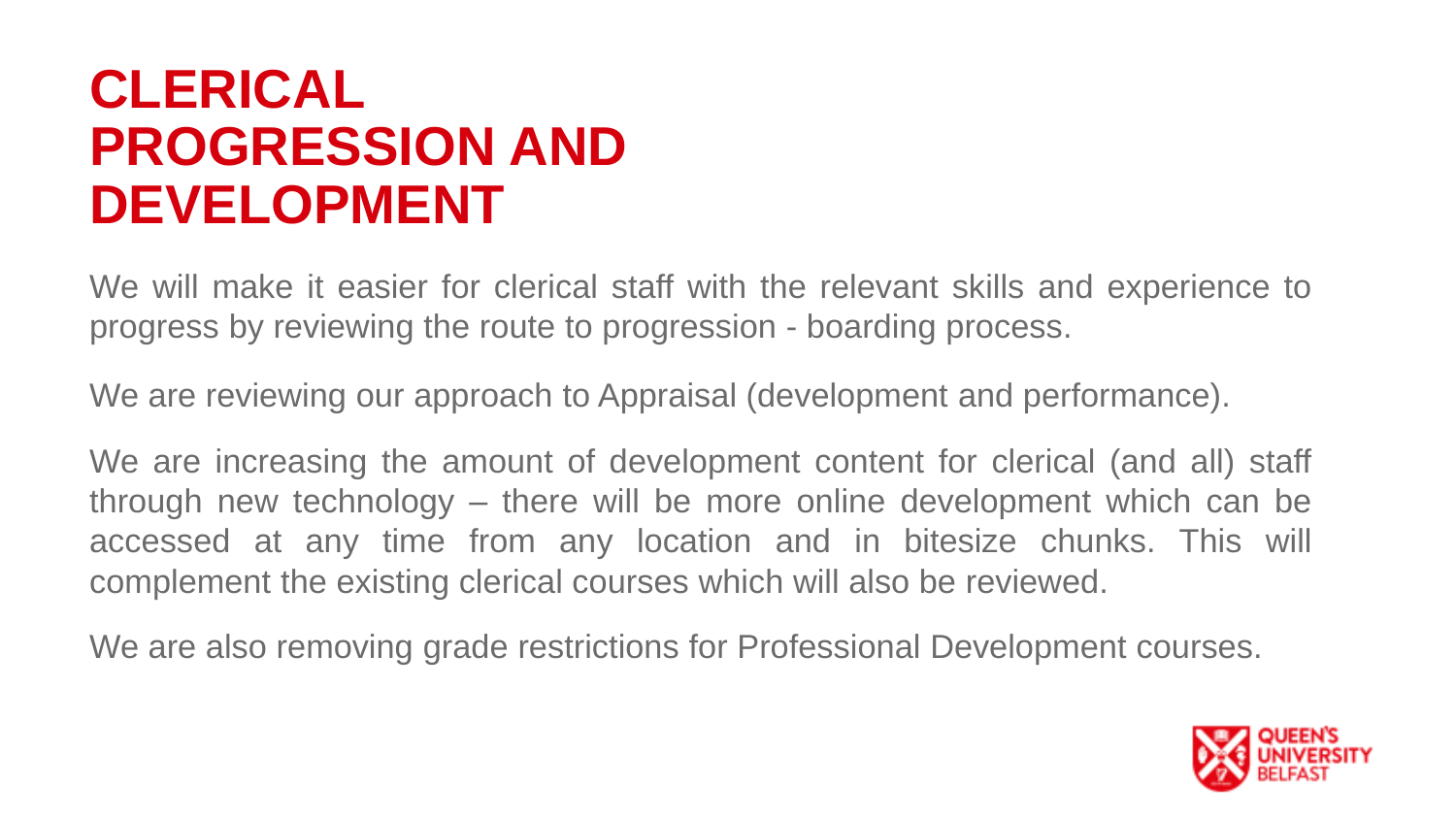## **WHAT WE HAVE ACHIEVED SO FAR**

| <b>Date</b>            | Area for action / improvement                                                                                                                                                                             |
|------------------------|-----------------------------------------------------------------------------------------------------------------------------------------------------------------------------------------------------------|
| <b>22 January 2018</b> | University Executive Board Approval of the People and Culture Strategy, People First                                                                                                                      |
| <b>26 January 2018</b> | All Staff Email Communicating the Four Future <b>Institutional Staff Survey Actions</b> and the<br><b>Principles Governing the Academic Standards</b>                                                     |
| <b>30 January 2018</b> | Senior Manager Workshop – Stage 1 in the Development of the Leadership and<br><b>Management Framework (Culture Pillar)</b>                                                                                |
| February – March 2018  | <b>People First Launch</b> Presentations to:<br><b>AHSS Faculty Executive Board</b><br>$\bullet$<br><b>EPS Faculty Executive Board</b><br><b>MHLS Faculty Executive Board</b><br><b>Registrar's Group</b> |
| 27 March 2018          | <b>People First Launch to All Staff</b>                                                                                                                                                                   |
|                        | Launch of the <b>Staff Forum</b> (Employee Experience Pillar)                                                                                                                                             |
| January to date        | Design a <b>Tiered Recognition Scheme</b> – Next Steps – Finalise the scheme, consultation with<br>Trade Unions and UEB approval (Employee Experience Pillar)                                             |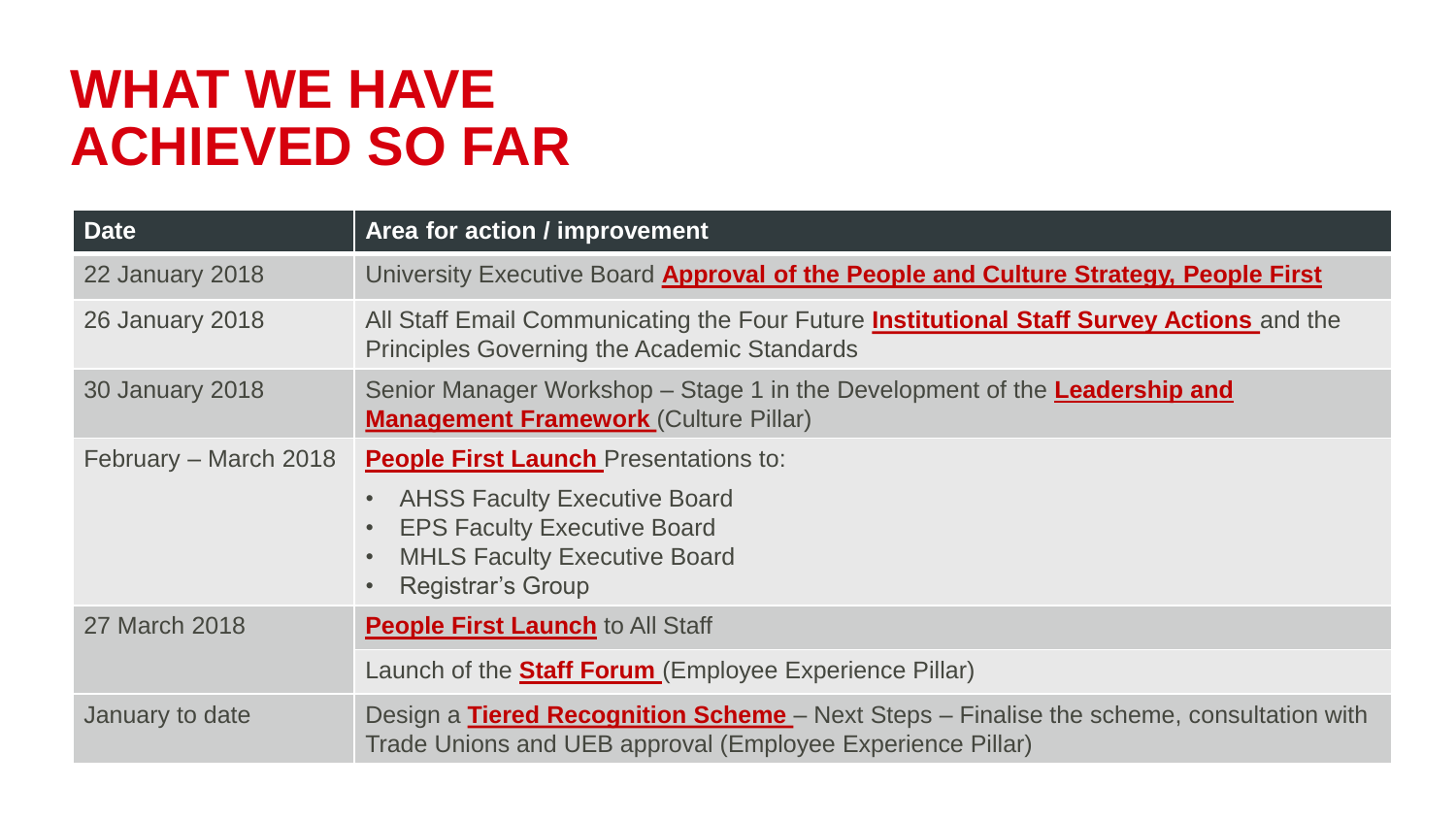## **IN SUMMARY**

We need to change the way that we work to be successful, so HR is changing:

We are putting in place a framework to help all employees change by:

- co-creating an improved Employee Experience;
- improving the workplace culture;
- developing the capability of our people.

This will build commitment, empower excellence and provide a better experience to our staff (and students).

.

**Sound like a good shared objective?**